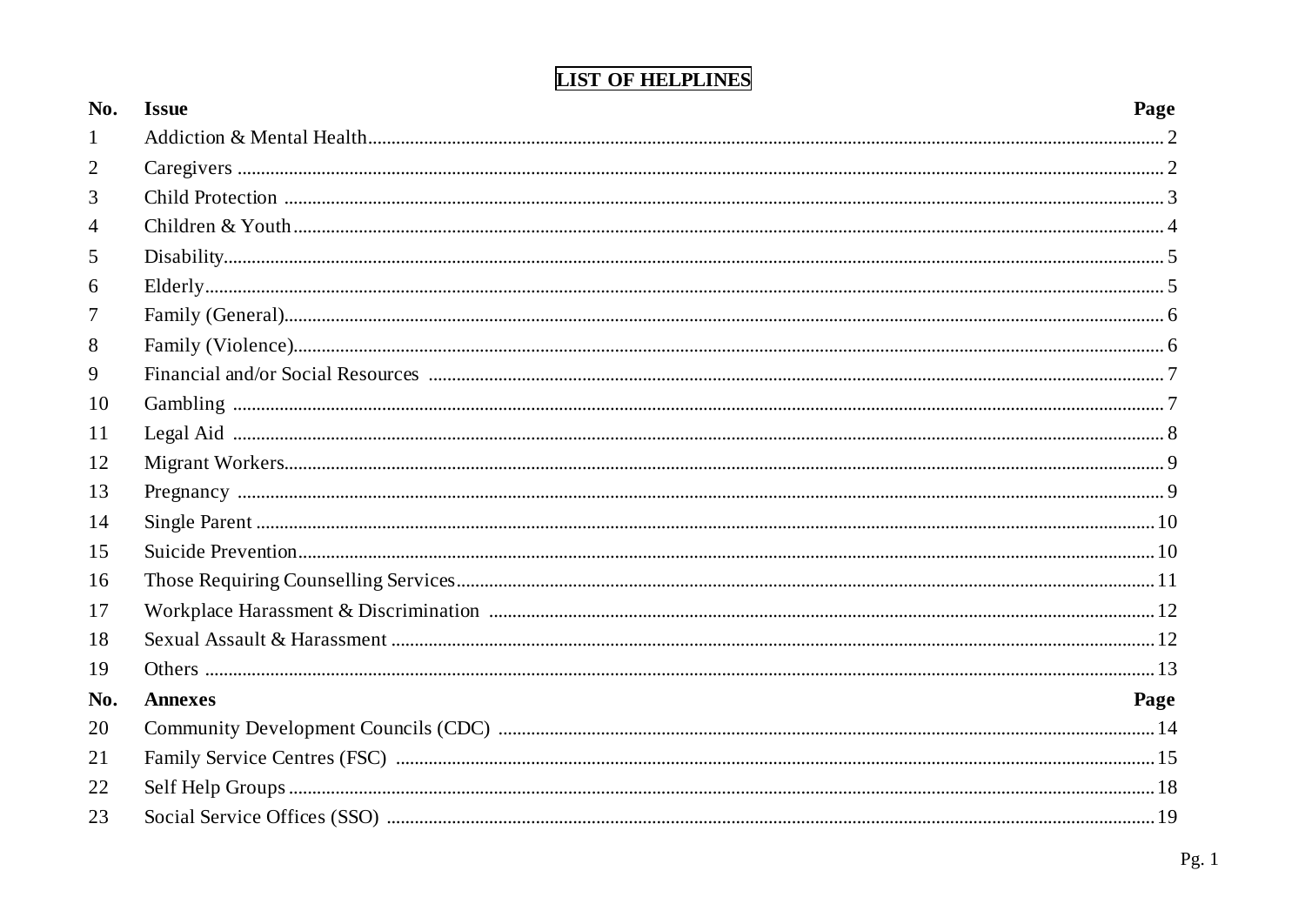**Please take note that the following is not a comprehensive list of helplines available in Singapore.**

#### **ISSUE: ADDICTION & MENTAL HEALTH**

For more programmes and information on Mental Health Services, please refer to [Mental Health Resource Directory](http://www.ncss.gov.sg/Press-Room/Publications/Detail-Page?id=Mental-Health-Resource-Directory). (Alternatively, you may go to NCSS Website > Press Room > Publications > Mental Health Resource Directory)

#### **ISSUE: CAREGIVERS**

| N <sub>0</sub> | <b>Name of Organisation</b> | <b>Details</b>                                                                                                                                                                                                                                         | <b>Operating Hours</b>                                                                                                 | <b>Contact Number</b>                |
|----------------|-----------------------------|--------------------------------------------------------------------------------------------------------------------------------------------------------------------------------------------------------------------------------------------------------|------------------------------------------------------------------------------------------------------------------------|--------------------------------------|
|                | Dementia Helpline           | For caregivers who need help or information in<br>caring for a person with dementia.                                                                                                                                                                   | Mon to Fri:<br>$9.00am - 6.00pm$<br>Sat:<br>$9.00am - 1.00pm$                                                          | 6377-0700                            |
| 2.             | <b>TOUCH Care Line</b>      | A helpline for eldercare and caregiving issues.<br>Manned by care coordinators including<br>occupational therapists, nurses and social workers<br>to provide information or connect to support<br>services and schemes.<br>www.touch.org.sg/caregivers | Mon to Fri<br>$9.00am - 5.00pm$<br>(except Public<br>Holidays, eve of<br>New Year, Chinese<br>New Year &<br>Christmas) | 6804 6555<br>caregivers@touch.org.sg |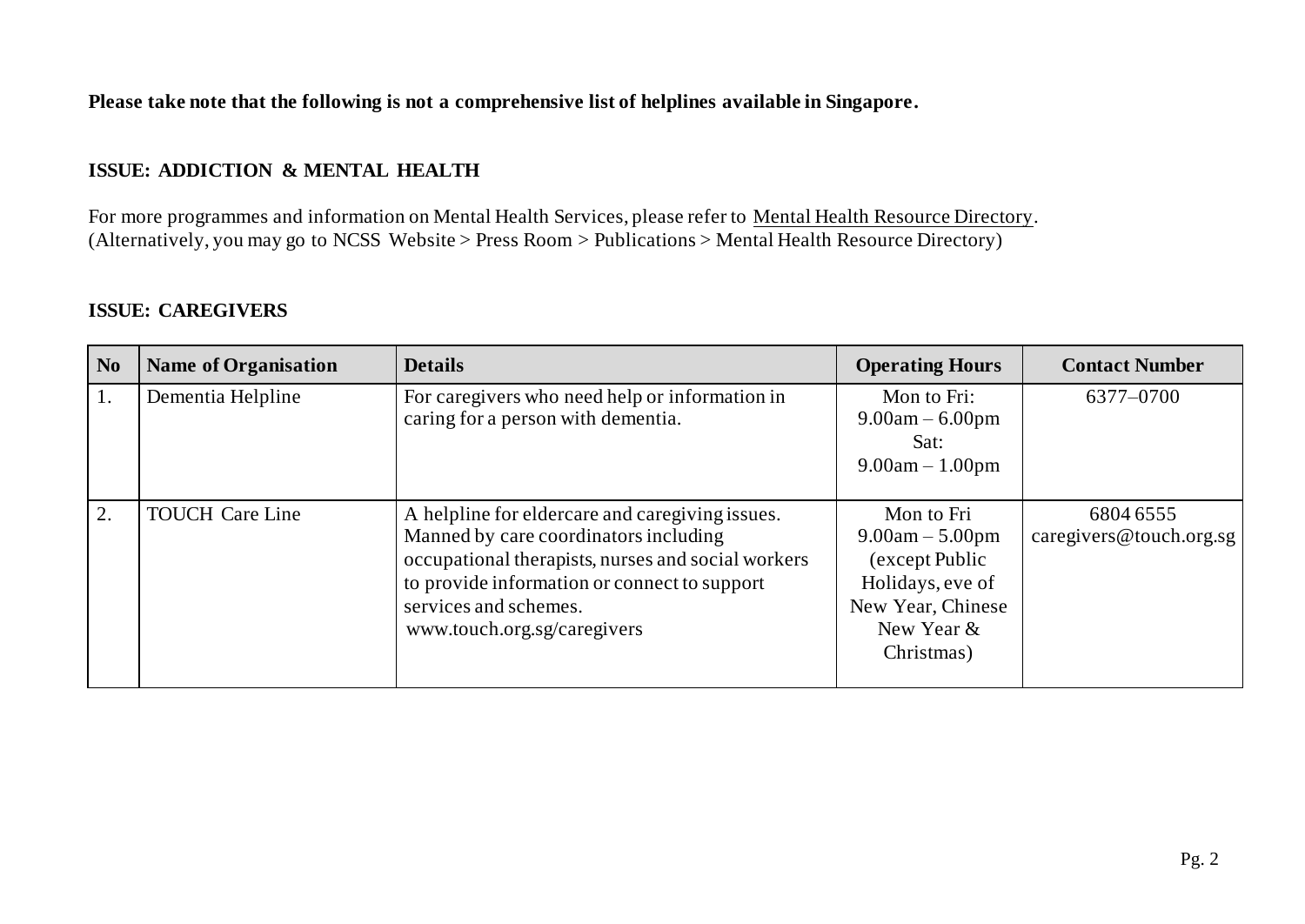### **ISSUE: CHILD PROTECTION**

| N <sub>0</sub> | <b>Name of Organisation</b>                                                   | <b>Details</b>                                                                                                              | <b>Operating Hours</b>                                                | <b>Contact Number</b>            |
|----------------|-------------------------------------------------------------------------------|-----------------------------------------------------------------------------------------------------------------------------|-----------------------------------------------------------------------|----------------------------------|
| 1.             | Big Love (Community–based<br><b>Child Protection Specialist</b><br>Centre)    | For a child (below 14 years of age) or a young<br>person (from 14 to below 16 years of age) that is<br>abused or neglected. | Mon to Fri:<br>$9.00am - 6.00pm$                                      | 6445-0400                        |
| 2.             | HEART @ Fei Yue<br>(Community-based Child)<br>Protection Specialist Centre)   |                                                                                                                             | Mon to Fri:<br>$9.30$ am $- 5.30$ pm                                  | 6819-9170<br>heartadmin@fycs.org |
| 3.             | National Anti-Violence<br>Helpline                                            |                                                                                                                             | Monday to Sunday<br>24 hours                                          | 1800-777 0000                    |
| 4.             | <b>SAFE SPACE</b><br>(Community-based Child)<br>Protection Specialist Centre) |                                                                                                                             | Mon to Fri:<br>$9.00am - 1.00pm$<br>$2.00 \text{pm} - 6.00 \text{pm}$ | 6555-0390                        |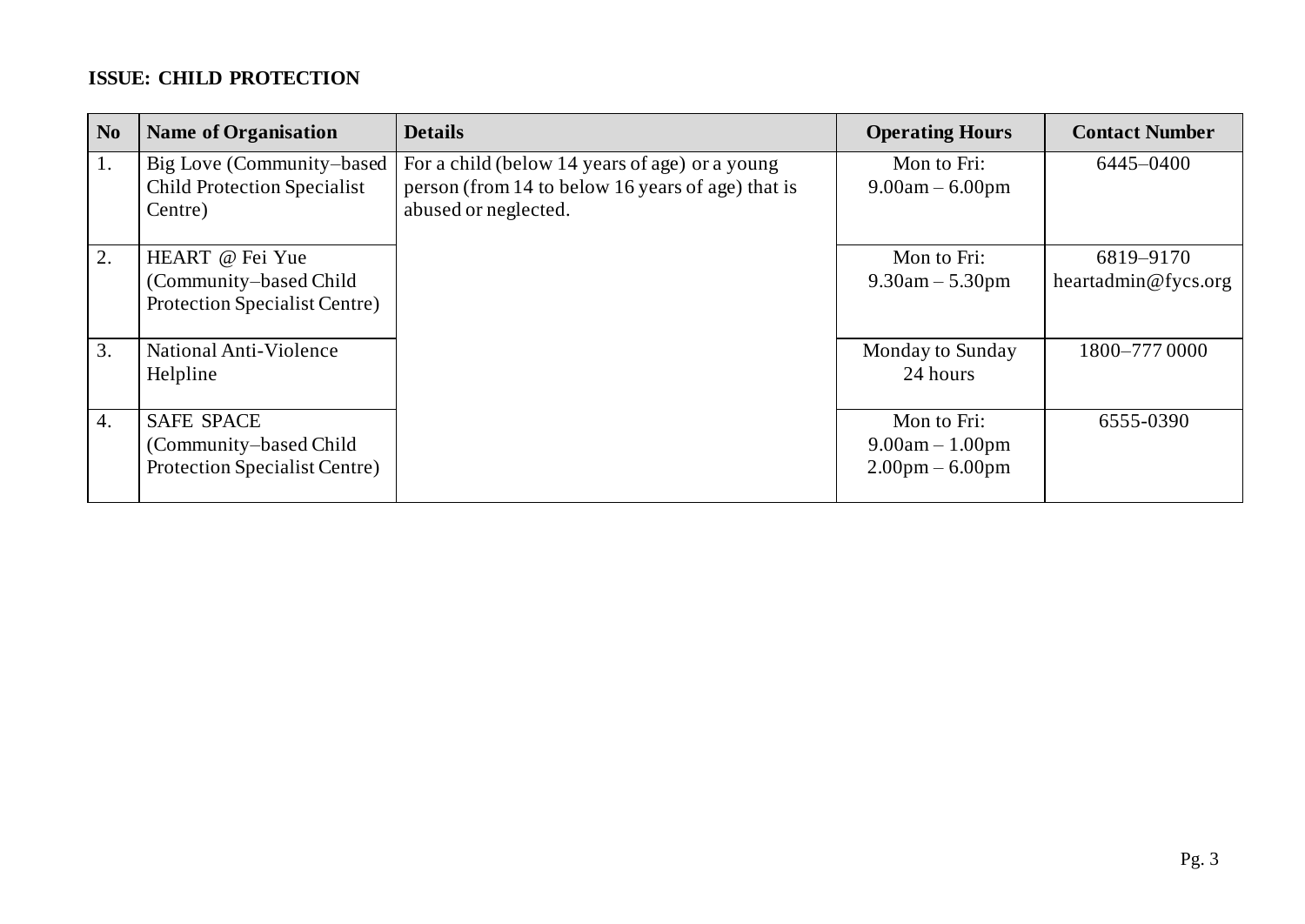### **ISSUE: CHILDREN & YOUTH**

| N <sub>0</sub> | <b>Name of Organisation</b>                                           | <b>Details</b>                                                                                                                                                                                                                                                              | <b>Operating Hours</b>                                                                                                                                       | <b>Contact Number</b>                            |
|----------------|-----------------------------------------------------------------------|-----------------------------------------------------------------------------------------------------------------------------------------------------------------------------------------------------------------------------------------------------------------------------|--------------------------------------------------------------------------------------------------------------------------------------------------------------|--------------------------------------------------|
| 1.             | $e$ Counselling Centre $(eC2)$<br>(Fei Yue Project 180)               | An online facility offering free counselling to<br>youths.<br>Please visit www.ec2.sg or www.egen.sg for more<br>information.                                                                                                                                               | Mon to Fri:<br>$10.00am - 12.00pm$<br>$2.00 \text{pm} - 5.00 \text{pm}$<br>(except public holidays)                                                          | Fei Yue<br>Community<br>Services<br>admin@ec2.sg |
| 2.             | Help123 Cyber Wellness<br><b>Community Support</b>                    | A one-stop platform to address cyber wellness<br>concerns faced by youths, parents or educators.<br>Users can get relevant information on cyber issues<br>and interact with trained counsellors through web<br>chat or phone.                                               | Mon to Fri:<br>$9.00am - 6.00pm$ (except<br>public holidays):                                                                                                | 1800-6123123<br>hello@help123.sg                 |
| 3.             | MeToYou Cyber Care (a<br>programme by Montfort Care<br>@27 FSC)       | MeToYou Cyber Care is a cyber-wellness<br>programme for youths aged 12 to 18 years old.                                                                                                                                                                                     | Mon to Fri:<br>$9.00am - 6.00pm$                                                                                                                             | 6270-8327                                        |
| 4.             | Tinkle Friend Helpline<br>(manned by Singapore<br>Children's Society) | A national toll free helpline and chatline for all<br>primary-school-aged children in Singapore. It<br>provides support, advice and information to lonely<br>and distressed children, especially in situations<br>when their parents or main caregivers are<br>unavailable. | Mon to Fri:<br>$2.30$ pm $- 5.00$ pm<br>Chat Online at:<br>https://www.tinklefriend.sg/<br>Mon to Thur:<br>$2.30$ pm $- 7.00$ pm<br>Fri: 2.30 pm $- 5.00$ pm | 1800-2744788                                     |
| 5.             | TOUCHline<br>(TOUCH Youth)                                            | A helpline for youth-related issues. It is manned<br>by TOUCH Youth's team of counsellors who<br>provide cyber wellness/youth-related information<br>or advice to both parents and youths.                                                                                  | Mon to Fri<br>$9.00am - 6.00pm$ , except<br>Public Holidays, eve of New<br>Year, Chinese New Year &<br>Christmas                                             | 1800-3772252<br>cyberwellness@<br>touch.org.sg   |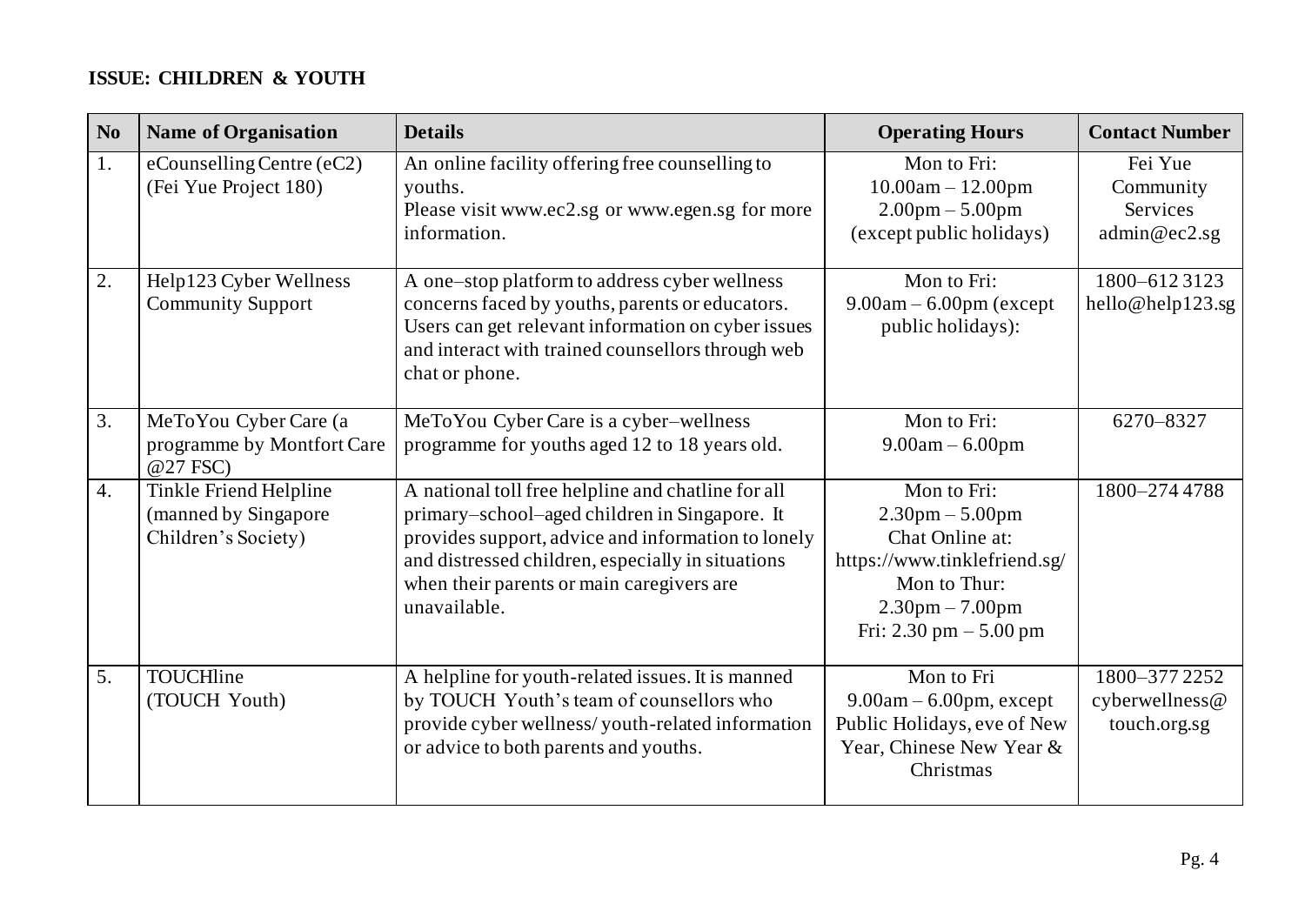### **ISSUE: DISABILITY**

| N <sub>0</sub> | <b>Name of Organisation</b> | <b>Details</b>                                                                        | <b>Operating Hours</b>                                                            | <b>Contact Number</b> |
|----------------|-----------------------------|---------------------------------------------------------------------------------------|-----------------------------------------------------------------------------------|-----------------------|
|                | <b>SG</b> Enable            | Information and referral services for persons with<br>disabilities (child and adult). | Mon to Fri:<br>9.00a.m. $-5.30$ pm<br>(Closed on weekends and<br>public holidays) | 1800-8585885          |

#### **ISSUE: ELDERLY**

| N <sub>o</sub> | <b>Name of Organisation</b>       | <b>Details</b>                                      | <b>Operating Hours</b>      | <b>Contact</b><br><b>Number</b> |
|----------------|-----------------------------------|-----------------------------------------------------|-----------------------------|---------------------------------|
| 1.             | <b>Agency for Integrated Care</b> | Centralised agency for the handling of referrals to | Mon to Fri:                 | AIC Hotline                     |
|                |                                   | intermediate and long-term care services.           | $8.30$ am $- 8.30$ pm       | 1800-650 6060                   |
|                |                                   |                                                     | Sat: $8.30am - 4.00pm$      |                                 |
| 2.             | Hua Mei Centre for                | A one-stop and first-stop primary healthcare        | Mon to Thur:                | 6593-9500                       |
|                | Successful Ageing                 | provider for the elderly.                           | $8.30$ am $- 6.00$ pm       |                                 |
|                |                                   |                                                     | Fri: $8.30am - 5.30pm$      |                                 |
|                |                                   |                                                     | (Closed on Sat, Sun and     |                                 |
|                |                                   |                                                     | public holidays)            |                                 |
| 3.             | <b>Lions Befrienders</b>          | Information, referral and befriender services       | Mon to Fri:                 | 1800-3758600                    |
|                |                                   | for the elderly.                                    | $9.00am - 6.00pm$           |                                 |
| 4.             | O'Joy Care Services               | Provide care services to improve mental and         | Mon to Fri:                 | 6749-0190                       |
|                |                                   | psychosocial health, as well as community           | $8.00am - 5.30pm$           |                                 |
|                |                                   | programme for elderly.                              |                             |                                 |
| 5.             | The Seniors Helpline              | For anyone 50 years and above or anyone who has a   | Monday – Friday:            | 1800-555 5555                   |
|                | (manned by SAGE                   | concern or question regarding someone 50 years      | $9.00am - 7.00pm$           |                                 |
|                | Counselling Centre)               | and above.                                          | Saturday: $9.00am - 1.00pm$ |                                 |
|                |                                   |                                                     | Closed on Sunday and        |                                 |
|                |                                   |                                                     | Public Holidays.            |                                 |
|                |                                   |                                                     |                             |                                 |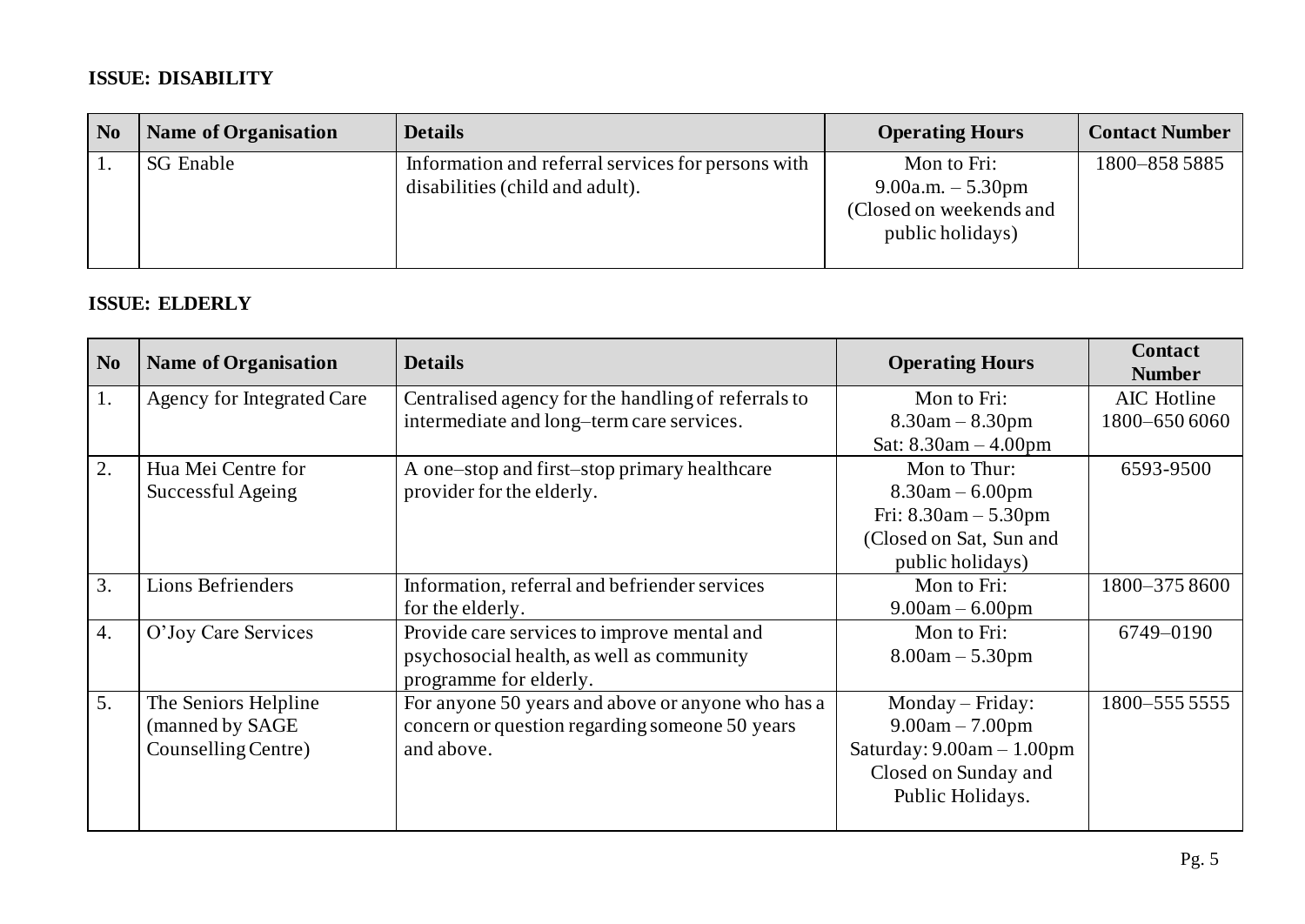## **ISSUE: FAMILY (GENERAL)**

| N <sub>0</sub> | <b>Name of Organisation</b>  | <b>Details</b>                                    | <b>Operating Hours</b> | <b>Contact Number</b> |
|----------------|------------------------------|---------------------------------------------------|------------------------|-----------------------|
|                | <b>AWARE Helpline</b>        | For women facing issues.                          | Mon to Fri:            | 1800-777-5555         |
|                | (Association of Women for    |                                                   | $10.00am - 6.00pm$     |                       |
|                | <b>Action and Research</b> ) |                                                   |                        |                       |
|                | Baby Bonus Helpline (MSF)    | For queries relating to the Baby Bonus scheme.    | Mon to Thur:           | 1800-2537707          |
|                |                              |                                                   | $8.30$ am $- 5.30$ pm  |                       |
|                |                              |                                                   | Fri: $8.30am - 5.00pm$ |                       |
|                | National Anti-Violence       | For further information or for reporting of child | Monday to Sunday       | 1800-777 0000         |
|                | Helpline                     | abuse.                                            | 24 hours               |                       |

### **ISSUE: FAMILY (VIOLENCE)**

| N <sub>0</sub> | <b>Name of Organisation</b> | <b>Details</b>                                      | <b>Operating Hours</b>            | <b>Contact Number</b> |
|----------------|-----------------------------|-----------------------------------------------------|-----------------------------------|-----------------------|
|                | Care Corner Project START   | For families facing violence in need of counselling | Monday & Tuesday:                 | 6476-1482             |
|                | and support services.       | $10am - 9pm$                                        |                                   |                       |
|                |                             |                                                     | (By appointment: 5pm              |                       |
|                |                             |                                                     | to 9pm)                           |                       |
|                |                             |                                                     | Wednesday to Friday:              |                       |
|                |                             |                                                     | $10am - 5pm$                      |                       |
| 2.             | <b>PAVE</b>                 |                                                     | Mon to Fri:                       | 6555-0390             |
|                |                             |                                                     | $9.00am - 1.00pm$                 |                       |
|                |                             |                                                     | $2.00 \text{pm} - 6.00 \text{pm}$ |                       |
| 3.             | <b>TRANS SAFE Centre</b>    |                                                     | Mon to Fri:                       | 6449-9088             |
|                |                             |                                                     | $9.00am - 5.00pm$                 |                       |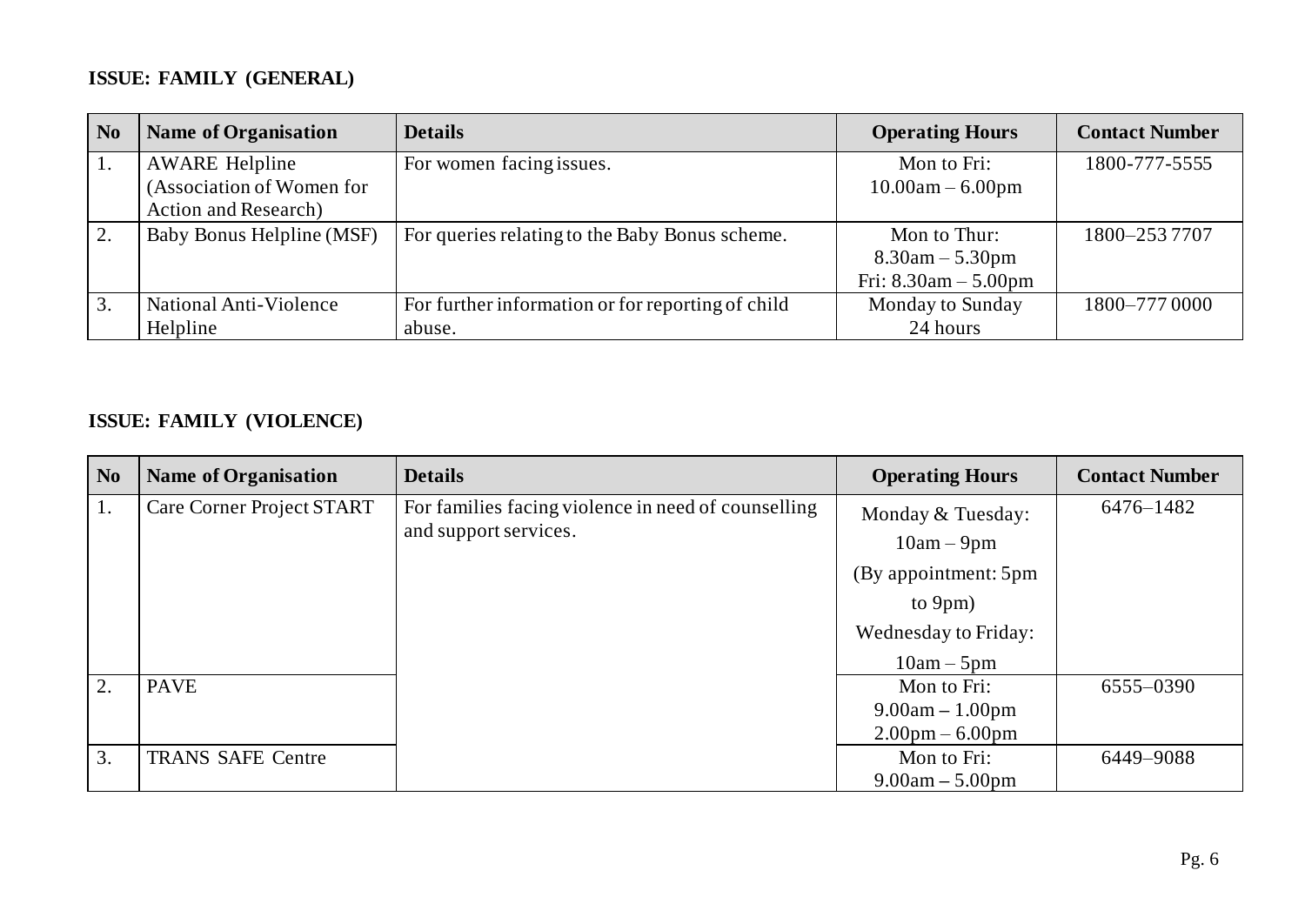#### **ISSUE: FINANCIAL AND/OR SOCIAL RESOURCES**

For family going through a difficult period and require urgent and immediate assistance. (Alternatively, you may go to MSF Website > Assistance)

| N <sub>0</sub> | <b>Name of Organisation</b> | <b>Details</b>                            | <b>Operating Hours</b>    | <b>Contact Number</b> |
|----------------|-----------------------------|-------------------------------------------|---------------------------|-----------------------|
| . .            | ComCare                     | For information on the ComCare Assistance | Daily:                    | 1800-222 0000         |
|                |                             | available.                                | $7.00am - 12.00 midnight$ |                       |

#### **ISSUE: GAMBLING**

| N <sub>0</sub> | <b>Name of Organisation</b>  | <b>Details</b>                            | <b>Operating Hours</b> | <b>Contact Number</b> |
|----------------|------------------------------|-------------------------------------------|------------------------|-----------------------|
| 1.             | National Problem Gambling    | For those with a gambling problem or know | 24 Hours               | 1800-6668668/         |
|                | Helpline                     | someone who does.                         |                        | 6732-6837             |
|                | (manned by National)         |                                           |                        |                       |
|                | <b>Addictions Management</b> |                                           |                        |                       |
|                | Service (NAMS))              |                                           |                        |                       |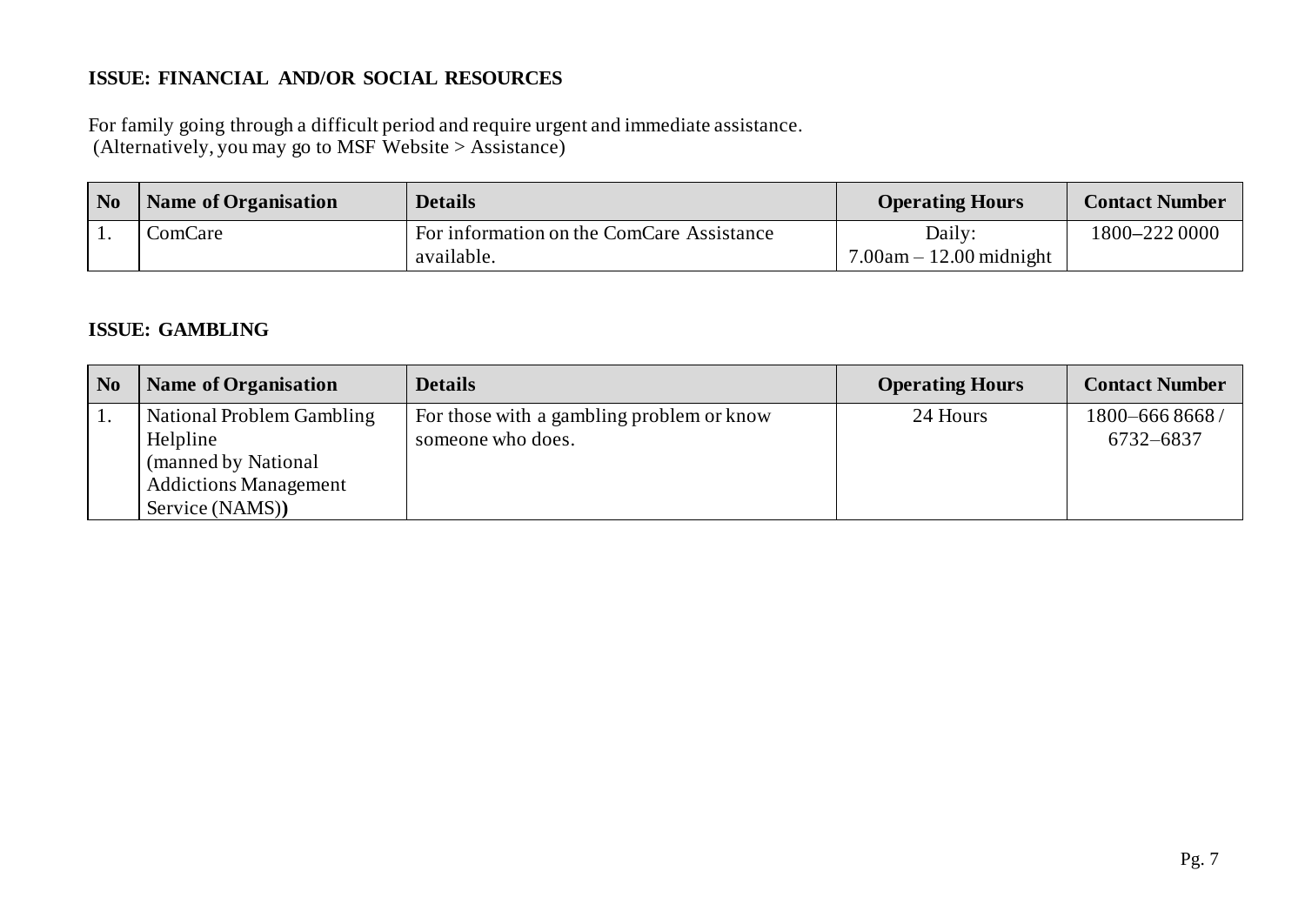## **ISSUE: LEGAL AID**

| N <sub>0</sub> | <b>Name of Organisation</b>                                                                | <b>Details</b>                                                                                                                                                                                                                                   | <b>Operating Hours</b>                                                  | <b>Contact Number</b>    |
|----------------|--------------------------------------------------------------------------------------------|--------------------------------------------------------------------------------------------------------------------------------------------------------------------------------------------------------------------------------------------------|-------------------------------------------------------------------------|--------------------------|
| 1.             | <b>Community Justice Centre</b>                                                            | For the litigants in Person and their family<br>members.                                                                                                                                                                                         | Mon to Fri:<br>$10.00am - 12.30pm$<br>$2.30 \text{pm} - 5.00 \text{pm}$ | 6557-4100                |
| 2.             | <b>Community Legal Clinic</b>                                                              | Free legal clinics providing basic legal advice and<br>information to individuals.                                                                                                                                                               | Mon to Fri:<br>$10.00am - 1.00pm$<br>$2.00 \text{pm} - 4.00 \text{pm}$  | 6536-0650                |
| 3.             | <b>Community Mediation</b><br>a)<br>Centre                                                 | For relational disputes between neighbours,<br>a)<br>family members (excluding family violence),<br>friends, co-workers, landlords and tenants. It<br>is not suitable for disputes which may involve<br>legal, contractual or commercial issues. | Mon to Fri:<br>$8.30$ am $- 5.00$ pm                                    | 1800-225 5529            |
|                | b) Legal Aid Bureau                                                                        | For low-income persons requiring legal<br>b)<br>assistance.                                                                                                                                                                                      |                                                                         |                          |
| 4.             | Criminal Legal Aid Scheme                                                                  | For legal aid in respect of non-capital offences<br>offered by volunteer lawyers. The scheme also<br>takes on cases involving clients with mental<br>conditions.                                                                                 | Mon to Fri:<br>$9.00am - 12.00pm$<br>$2.00 \text{pm} - 5.00 \text{pm}$  | 6534-1564                |
| 5.             | Maintenance Support Central<br>(manned by Singapore<br>Council of Women's<br>Organisation) | A one-stop drop-in centre that provides advice<br>and assistance with problems relating to payment<br>of court-ordered maintenance (following a divorce<br>or legal separation).                                                                 | Mon to Fri:<br>$9.00am - 6.00pm$                                        | 6571-0185                |
| 6.             | Singapore Association of<br><b>Women Lawyers</b>                                           | For members of public requiring free legal<br>counselling. Please call Singapore Council of<br>Women Organisation (SCWO) to check if you are<br>eligible for the free legal consultation.                                                        | Mon to Fri:<br>$9.00am - 6.00pm$                                        | <b>SCWO</b><br>6837-0611 |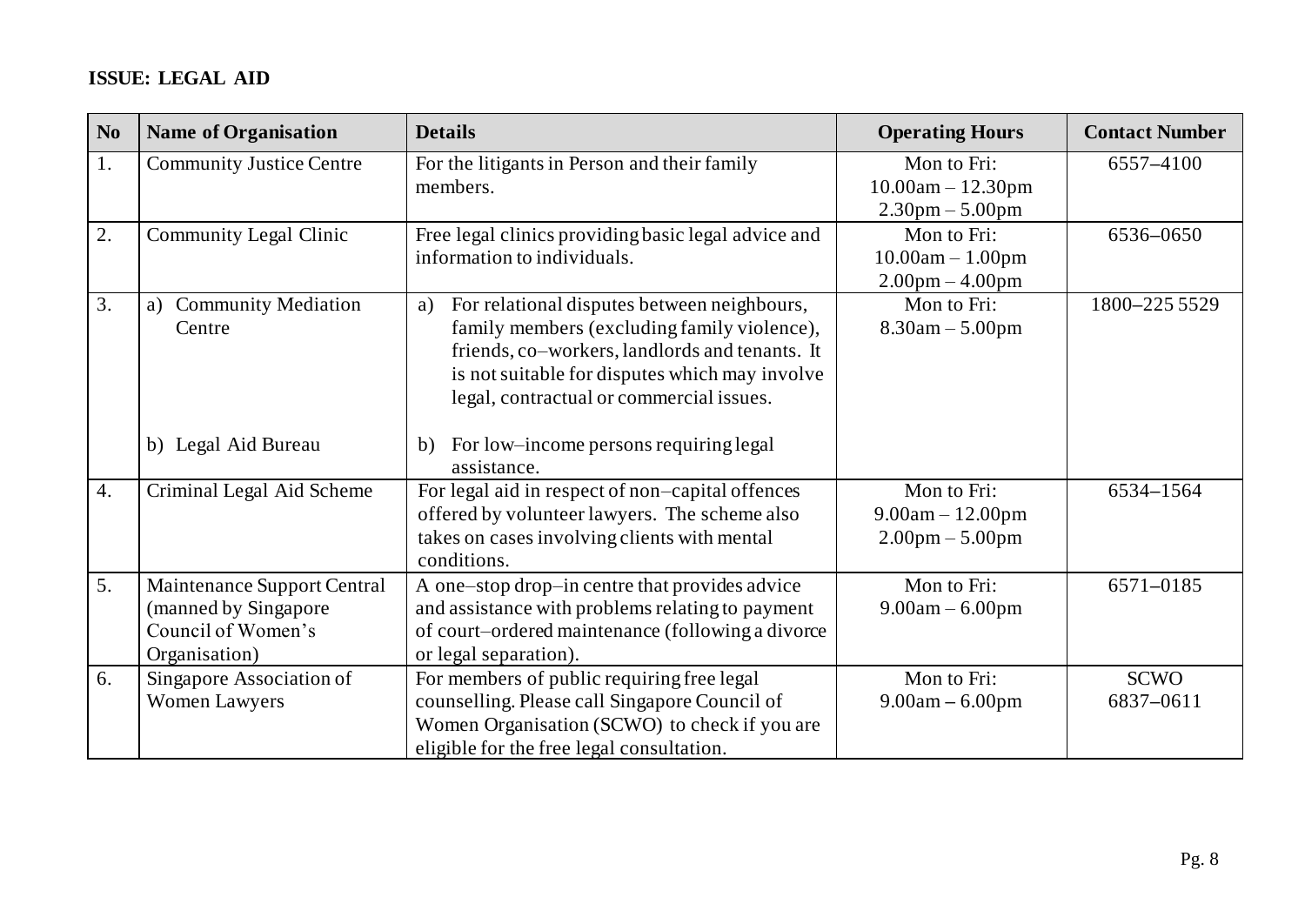#### **ISSUE: MIGRANT WORKERS**

| N <sub>0</sub> | <b>Name of Organisation</b>           | <b>Details</b>                                     | <b>Operating Hours</b> | <b>Contact Number</b> |
|----------------|---------------------------------------|----------------------------------------------------|------------------------|-----------------------|
| 1.             | Humanitarian Organisation for         | For migration workers or domestic workers who      | Daily:                 | 1800-797 7977/        |
|                | <b>Migration Economics</b>            | are abused and exploited.                          | $10.00am - 6.00pm$     | 6341-5535             |
|                | (HOME)                                |                                                    |                        |                       |
| 2.             | The Foreign Domestic Worker           | For foreign domestic workers working in            | 24 Hours               | 1800-339 4357         |
|                | <b>Association for Social Support</b> | Singapore who wanted to level up their skill sets. |                        |                       |
|                | and Training (FAST)                   |                                                    |                        |                       |
| 3.             | <b>Transient Workers Count Too</b>    | For low–wage migrant workers when they are in      | Mon to Fri:            | 1800-888-1515         |
|                | (TWC2)                                | difficulty.                                        | $9.00am - 6.00pm$      | 62477001              |

#### **ISSUE: PREGNANCY**

| $\overline{\phantom{a}}$ No | <b>Name of Organisation</b>                             | <b>Details</b>                                                              | <b>Operating Hours</b>                                     | <b>Contact Number</b>                     |
|-----------------------------|---------------------------------------------------------|-----------------------------------------------------------------------------|------------------------------------------------------------|-------------------------------------------|
| 1.                          | aLife Ltd                                               | Pregnancy assistance, counselling and fertility<br>issues.                  | Mon to Fri:<br>$9.00am - 5.00pm$<br>Sat: $9.00am - 1.00pm$ | 6258-8816                                 |
| 2.                          | <b>Babes Pregnancy Crisis</b><br>Support Ltd            | Pregnancy crisis service and support for teenage<br>girls who are pregnant. | 24 hours                                                   | 6206-6641<br>WhatsApp:<br>3135 1351       |
| 3.                          | Pregnancy Crisis Service<br>(PCS) (Family Life Society) | For women facing unwanted, suspected or<br>unexpected pregnancies.          | $9.00am - 10.00pm$                                         | 6339-9770<br>91269061<br>WhatsApp $&$ SMS |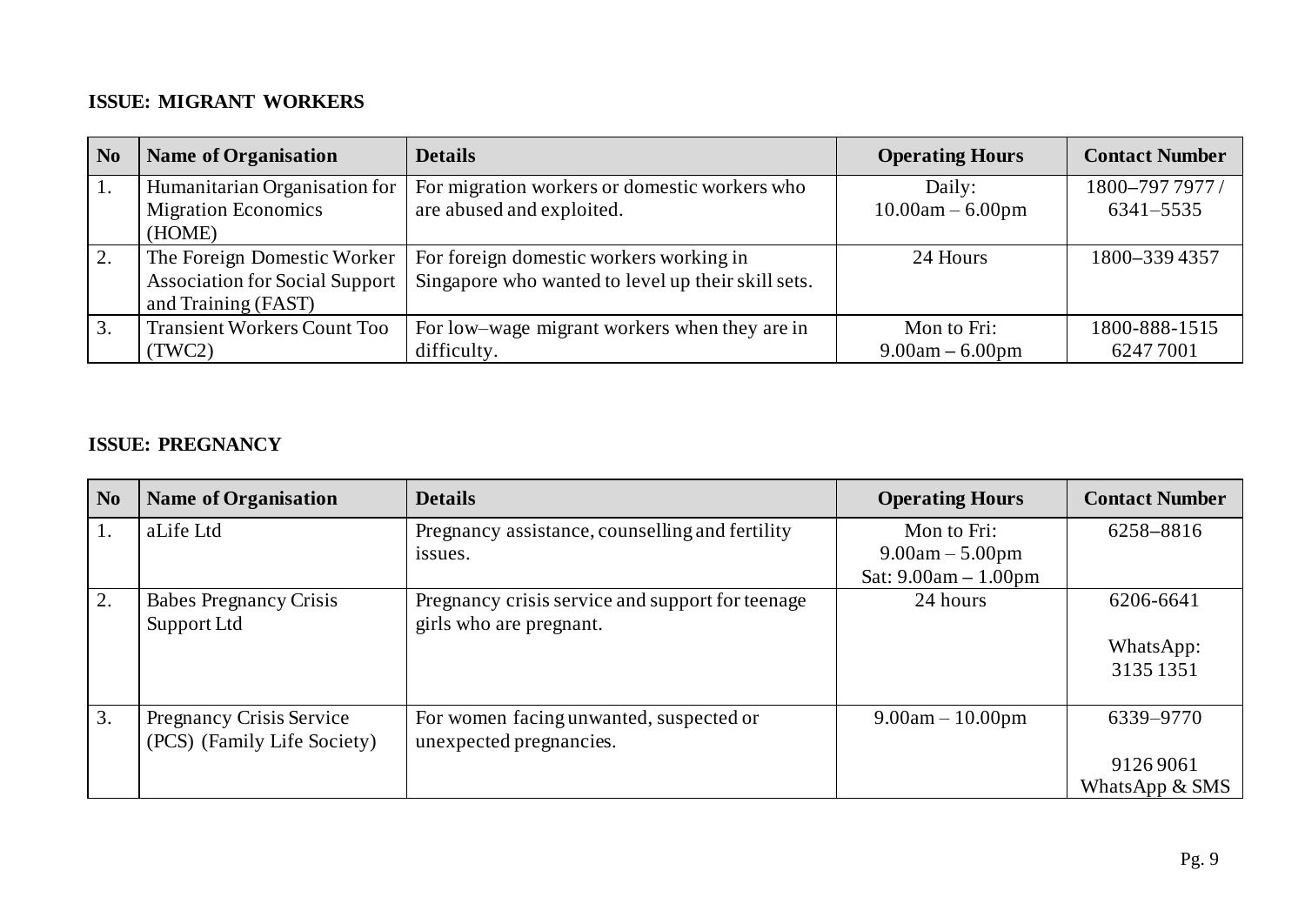#### **ISSUE: SINGLE PARENT**

| N <sub>0</sub> | <b>Name of Organisation</b> | <b>Details</b>                                  | <b>Operating Hours</b> | <b>Contact Number</b>             |
|----------------|-----------------------------|-------------------------------------------------|------------------------|-----------------------------------|
|                | <b>HCSA</b> Dayspring SPIN  | To improve the quality of life of single parent | Mon to Fri:            | 6326-2300                         |
|                | (Single Parents, INformed,  | families by providing resources that strengthen | $8.30$ am $- 6.00$ pm  |                                   |
|                | INvolved, INcluded)         | their social support network and access to      |                        | 87870230                          |
|                |                             | organised information to make informed          |                        | WhatsApp/SMS                      |
|                |                             | decisions.                                      |                        |                                   |
|                |                             | http://www.hcsaspin.sg/                         |                        | dayspring spin $@$<br>hcsa.org.sg |

#### **ISSUE: SUICIDE PREVENTION**

| N <sub>0</sub> | Name of Organisation             | <b>Details</b>                                                       | <b>Operating Hours</b> | <b>Contact Number</b> |
|----------------|----------------------------------|----------------------------------------------------------------------|------------------------|-----------------------|
|                | Samaritans of Singapore<br>(SOS) | For people in crisis, thinking of suicide or affected<br>by suicide. | 24 hours               | l -767                |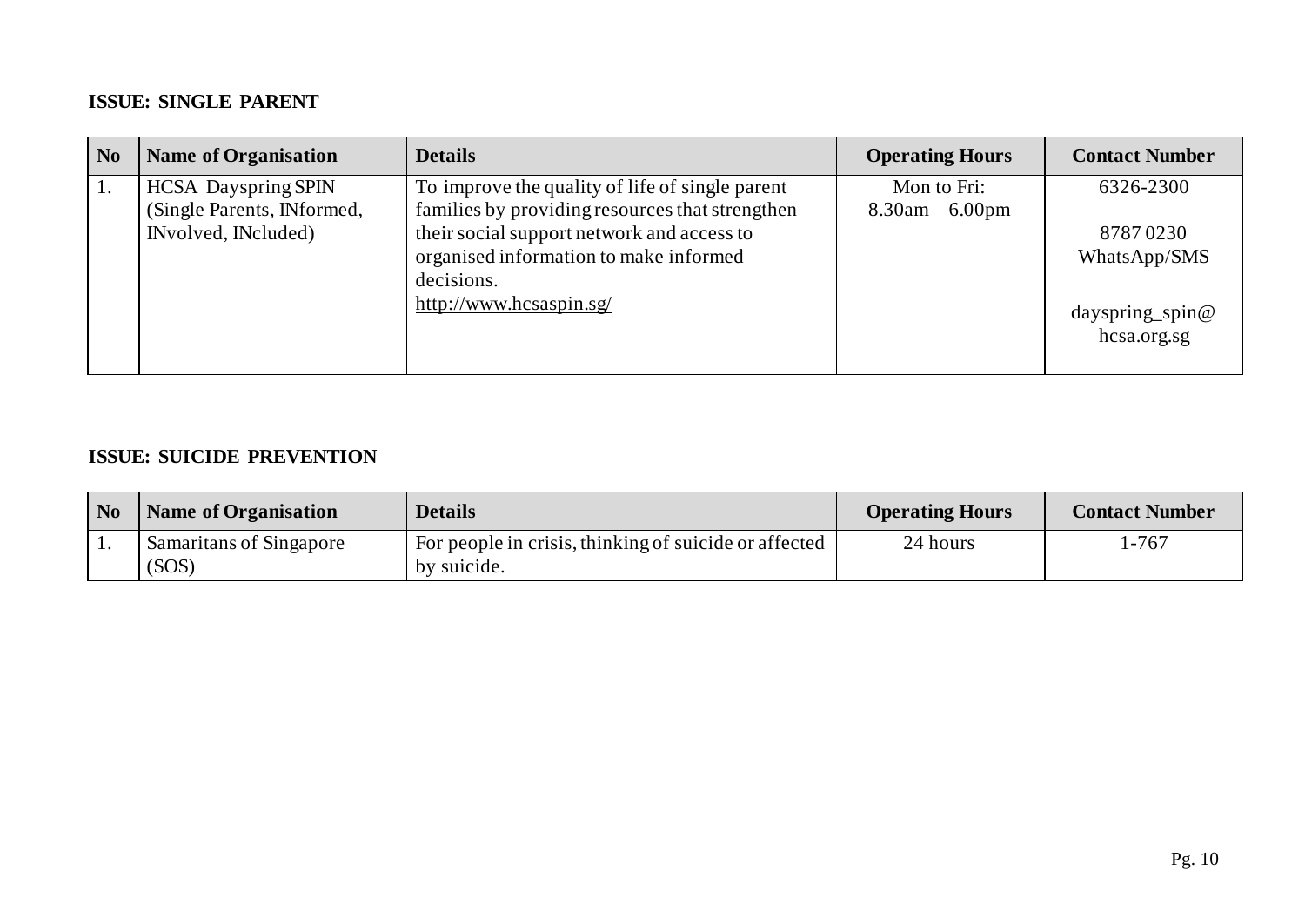## **ISSUE: THOSE REQUIRING COUNSELLING SERVICES**

| N <sub>0</sub> | <b>Name of Organisation</b>     | <b>Details</b>                                     | <b>Operating Hours</b>                  | <b>Contact Number</b> |
|----------------|---------------------------------|----------------------------------------------------|-----------------------------------------|-----------------------|
| 1.             | <b>Care Corner Counselling</b>  | For the Mandarin-speaking community with           | Daily:                                  | 1800-3535800          |
|                | Centre                          | family, marital or personal problems.              | $10.00am - 10.00pm$                     |                       |
|                |                                 |                                                    | Excluding public holidays               |                       |
| 2.             | Counselling and Care Centre     | For those who are facing emotional, psychological, | Mon to Fri:                             | 6536-6366             |
|                |                                 | relationship and marital problems.                 | $9.00am - 6.00pm$                       |                       |
| 3.             | Eagles Mediation and            | For individuals, couples and families experiencing | Mon, Tue & Fri                          | 6788-8220             |
|                | Counselling Centre (aka         | emotional and/or relational problems. With special | $9.00am - 6.00pm$                       |                       |
|                | EMCC)                           | focus for helping those who seek to rebuild their  | Wed & Thur                              |                       |
|                |                                 | lives.                                             | $9.00am - 9.00pm$                       |                       |
|                |                                 |                                                    | Sat: $9.00am - 12.00pm$                 |                       |
| 4.             | <b>REACH Counselling Centre</b> | For individual, couples and families, with a       | Mon to Fri:                             | 6801-0730             |
|                |                                 | particular focus on marital and family work.       | $9.00am - 6.00pm$                       |                       |
| 5.             | Shan You Counselling            | For Mandarin-speaking community with family,       | Mon, Wed, Thur & Fri:                   | 6741-9293             |
|                | Centre                          | marital and personal issues including bereavement, | $9.00am - 6.00pm$                       |                       |
|                |                                 | critical illness and other crisis.                 | Tue: $12.00 \text{pm} - 9.00 \text{pm}$ |                       |
|                |                                 |                                                    |                                         |                       |
| 6.             | <b>WINGS Counselling Centre</b> | For individuals of all ages with socio-emotional,  | Mon to Fri:                             | 6383-5745             |
|                |                                 | personal or family-related problems.               | $8.30$ am $- 5.30$ pm                   |                       |
|                |                                 |                                                    | Thur: $8.30$ am $- 7:30$ pm             |                       |
|                |                                 |                                                    | Sat: 9.00am - 12.30pm                   |                       |
| 7.             | One Hope Centre                 | Provide assistance for individuals and families    | Monday-Friday, 9am-                     | 6547-1011             |
|                |                                 | overcoming behavioural addictions such as          | 6pm (except Public                      |                       |
|                |                                 | gambling, spending, pornography, sex and love      | Holidays, eve of New                    |                       |
|                |                                 |                                                    | Year, Chinese New Year                  |                       |
|                |                                 |                                                    | & Christmas)                            |                       |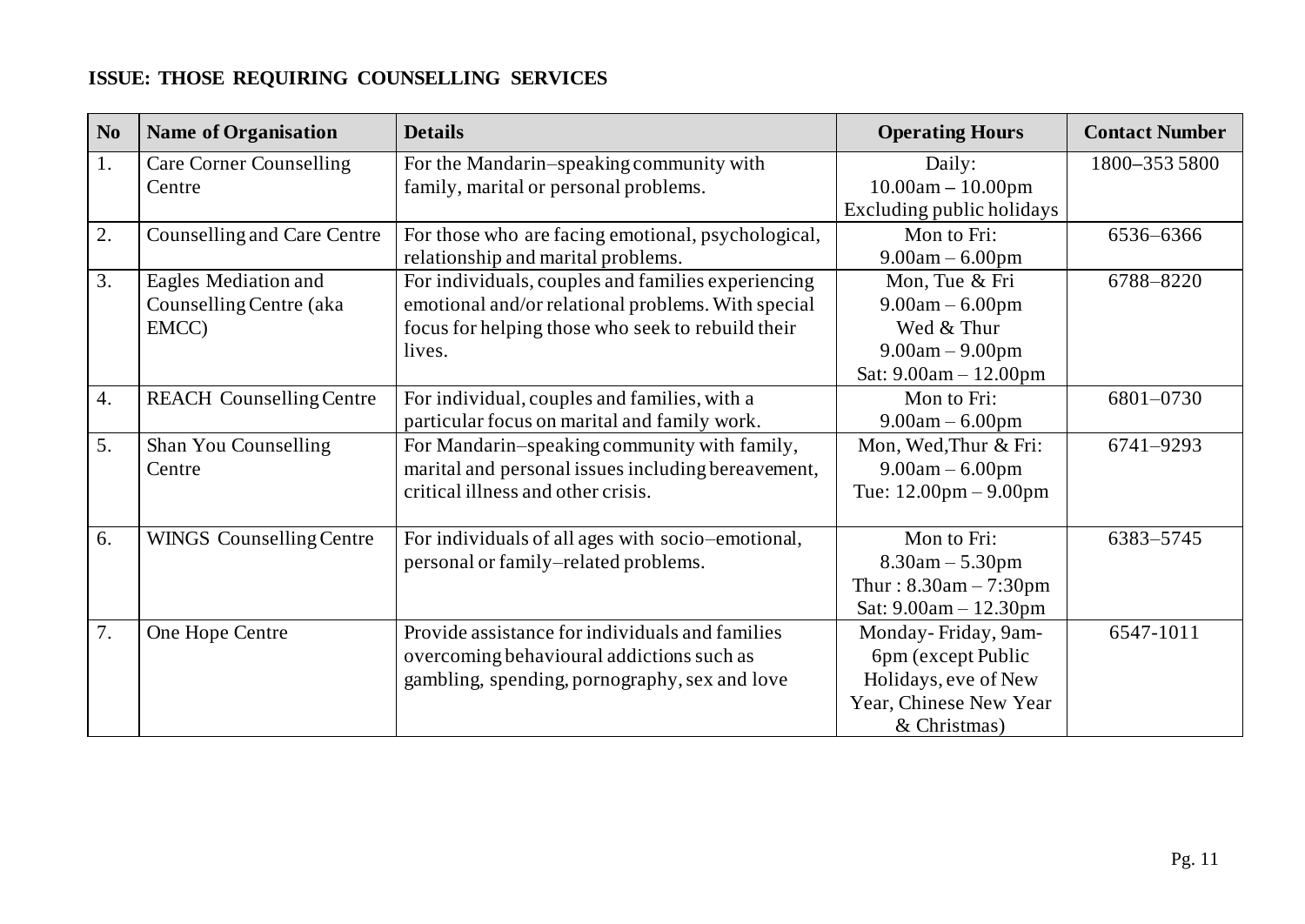#### **ISSUE: WORKPLACE HARASSMENT & DISCRIMINATION**

| N <sub>0</sub> | <b>Name of Organisation</b> | <b>Details</b>                                     | <b>Operating Hours</b> | <b>Contact Number</b> |
|----------------|-----------------------------|----------------------------------------------------|------------------------|-----------------------|
|                | Association of Women for    | AWARE's Workplace Harassment and                   | Mon to Fri             | 6779-7137             |
|                | Action & Research (AWARE)   | Discrimination Advisory is a free service          | $10.00am - 6.00pm$     |                       |
|                |                             | providing advice and support (both practical and   |                        |                       |
|                |                             | emotional) to individuals facing discrimination or |                        |                       |
|                |                             | harassment at the workplace. Conversations will    |                        |                       |
|                |                             | be kept strictly private and AWARE will never      |                        |                       |
|                |                             | contact your employer.                             |                        |                       |

#### **ISSUE: SEXUAL ASSAULT & HARASSMENT**

| N <sub>0</sub> | <b>Name of Organisation</b>                         | <b>Details</b>                                                                                                                                                                                                                                                                    | <b>Operating Hours</b>           | <b>Contact Number</b> |
|----------------|-----------------------------------------------------|-----------------------------------------------------------------------------------------------------------------------------------------------------------------------------------------------------------------------------------------------------------------------------------|----------------------------------|-----------------------|
|                | <b>AWARE's Sexual Assault</b><br>Care Centre (SACC) | A helpline dedicated to sexual assault survivors to<br>receive information, emotional support and<br>referrals to free support services including<br>speaking to a caseworker, counselor and/or a<br>lawyer. Visit the website for more information -<br>http://sacc.aware.org.sg | Mon to Fri<br>$10.00am - 6.00pm$ | 6779-0282             |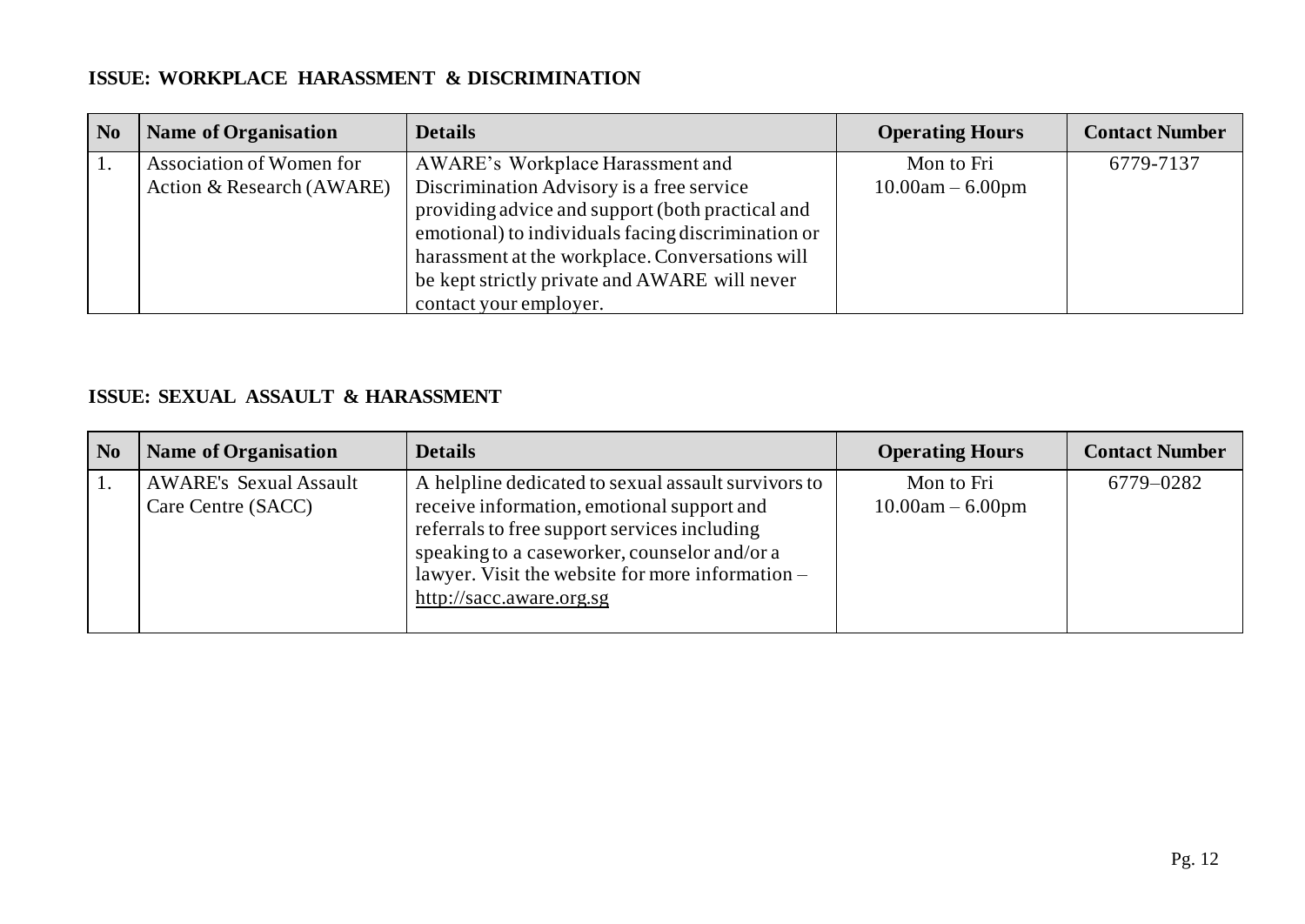## **ISSUE: OTHERS**

| N <sub>0</sub> | <b>Name of Organisation</b>                                                         | <b>Details</b>                                                                                                            | <b>Operating Hours</b>           | <b>Contact Number</b>       |
|----------------|-------------------------------------------------------------------------------------|---------------------------------------------------------------------------------------------------------------------------|----------------------------------|-----------------------------|
|                | Credit Counselling Singapore                                                        | For consumers seeking help for serious debt<br>problems.                                                                  | Mon to Fri:<br>$9.00am - 6.00pm$ | 6225-5227                   |
|                | Debt Advisory Centre<br>(manned by Association for<br><b>Muslim Professionals</b> ) | A one-stop centre that open to individuals from all<br>races and religious affiliations, who are facing<br>debt problems. | Mon to Fri:<br>$9.00am - 6.00pm$ | $6416 - 3960/$<br>6416-3961 |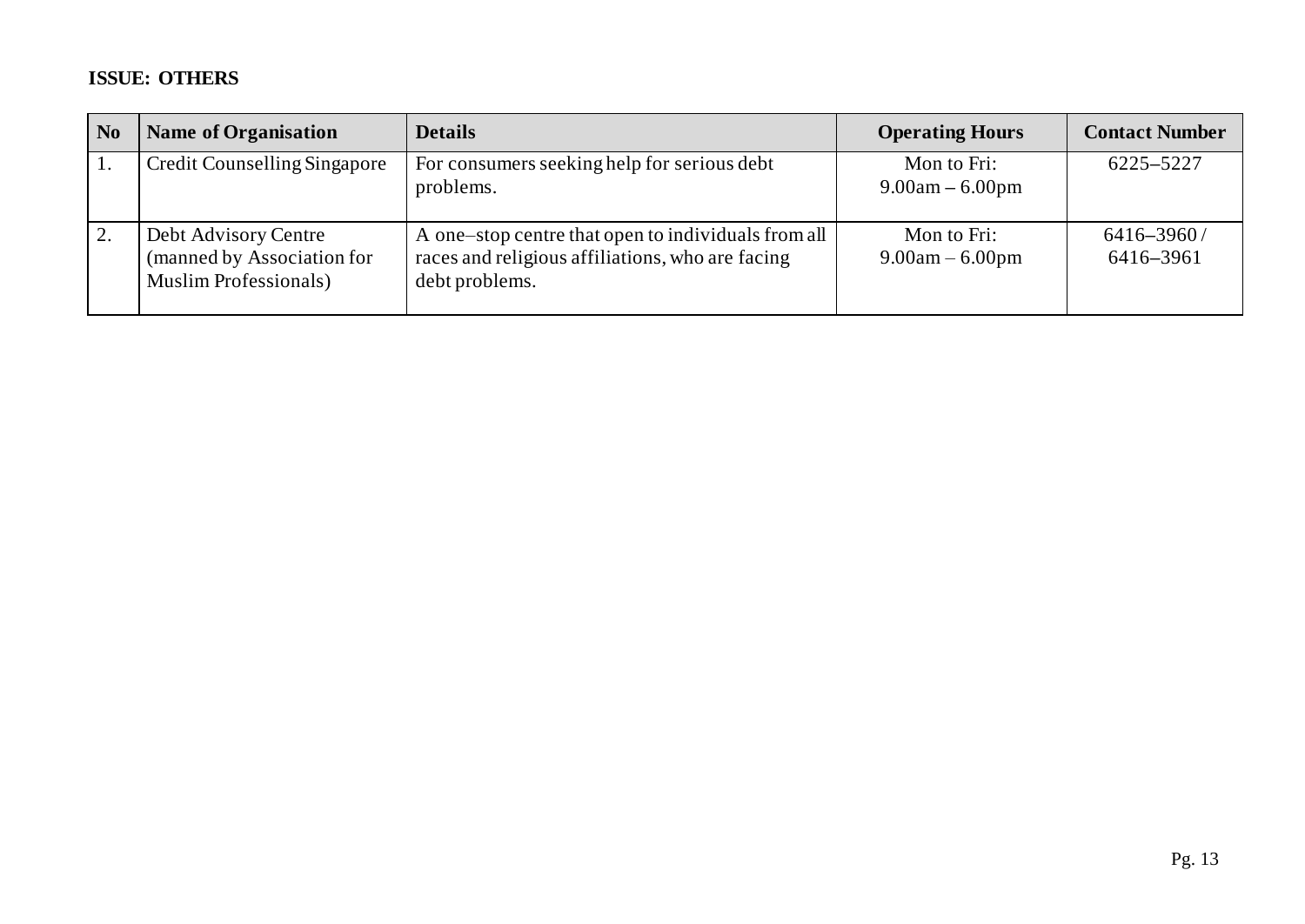## **ANNEX: COMMUNITY DEVELOPMENT COUNCILS (CDCs)**

| N <sub>0</sub>   | <b>Name of Organisation</b> | <b>Address</b>                         | Email                         | <b>Contact</b><br><b>Number</b> |
|------------------|-----------------------------|----------------------------------------|-------------------------------|---------------------------------|
| 1.               | Central Singapore CDC       | Blk 490 Lorong 6 Toa Payoh $\#07-11$   | pa_centralsingapore@pa.gov.sg | 6715-7500                       |
|                  |                             | HDB Hub Biz Three (Lift Lobby 2)       |                               |                                 |
|                  |                             | S(310490)                              |                               |                                 |
| $\overline{2}$ . | North East CDC              | 1 Tamines Walk #04-31 Our Tampines Hub | northeast_cdc@pa.gov.sg       | 6424-4000                       |
|                  |                             | S(528523)                              |                               |                                 |
| $\overline{3}$ . | North West CDC              | 900 South Woodlands Drive #06-01       | northwest_cdc@pa.gov.sg       | 6248-5566                       |
|                  |                             | <b>Woodlands Civic Centre</b>          |                               |                                 |
|                  |                             | S(730900)                              |                               |                                 |
| 4.               | South East CDC              | 1 Engku Aman Turn, Wisma Geylang Serai | southeast_cdc@pa.gov.sg       | 6432 1300                       |
|                  |                             | $\text{\#}03 - 02$ S(408528)           |                               |                                 |
| 5.               | South West CDC              | 8 Jurong Town Hall Road #26-06         | southwest_cdc@pa.gov.sg       | $6316 - 1616$                   |
|                  |                             | The JTC Summit                         |                               |                                 |
|                  |                             | S(609434)                              |                               |                                 |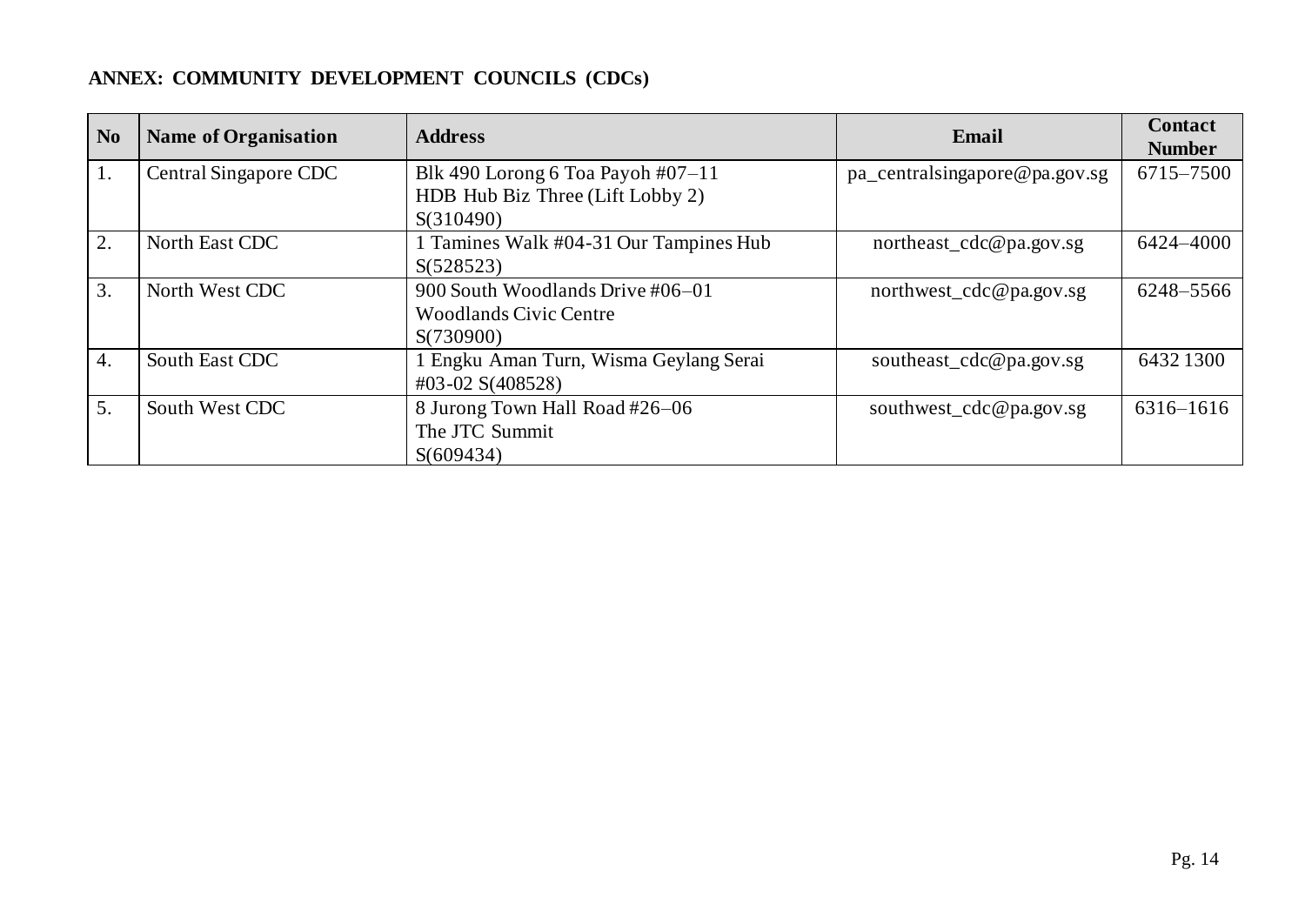## **ANNEX: FAMILY SERVICE CENTRES (FSCs)**

| N <sub>0</sub>   | <b>Name of Organisation</b>                  | <b>Address</b>                                      | Email                            | <b>Contact Number</b> |
|------------------|----------------------------------------------|-----------------------------------------------------|----------------------------------|-----------------------|
| 1.               | @27 FSC                                      | Blk 27 Telok Blangah Way #01-1018<br>S(090027)      | contact@27fsc.org.sg             | 6270-8327             |
| 2.               | Ang Mo Kio FSC                               | Blk 230 Ang Mo Kio Ave 3 #01-1264<br>S(560230)      | AMKFSCintake@amkfsc.org.sg       | 6453-5349             |
| $\overline{3}$ . | <b>AWWA FSC</b>                              | Blk 107 Towner Rd #01-356<br>S(321107)              | fsc@awwa.org.sg                  | 6511-9456             |
| $\overline{4}$ . | Care Corner FSC (Admiralty)                  | Blk 718 Woodlands Ave 6 #01-658<br>S(730718)        | am.fsc@carecorner.org.sg         | 6365-8751             |
| 5.               | Care Corner FSC (Queenstown)                 | Blk 88 Tanglin Halt Road #05-01<br>S(141088)        | qt.fsc@carecorner.org.sg         | 6476-1481             |
| 6.               | Care Corner FSC (Tampines)                   | Blk 299B Tampines St 22 #01-670<br>S(522299)        | tm.fsc@carecorner.org.sg         | 6786-6225             |
| 7.               | Care Corner FSC (Toa Payoh)                  | Blk 158 Lorong 1 Toa Payoh #01-1522<br>S(310158)    | tp.fsc@carecorner.org.sg         | 6356-1622             |
| 8.               | Care Corner FSC (Woodlands)                  | Blk 345 Woodlands St 32 #01-198<br>S(730345)        | wl.fsc@carecorner.org.sg         | 6362-2481             |
| 9.               | Cheng San FSC                                | Blk 445 Ang Mo Kio Ave 10 #01-1647<br>S(560445)     | chengsan@amkfsc.org.sg           | 6454-6678             |
| 10.              | MWS Family Service Centre<br>Hougang         | Blk 613 Hougang Ave 8 #01-432<br>S(530613)          | MWScfsc@mws.sg                   | 6282-8558             |
| 11.              | MWS Family Service Centre<br>Buangkok        | Blk 997B Buangkok Crescent #01-853<br>S(532997)     | MWScfsc@mws.sg                   | 62828558              |
| 12.              | MWS Family Service Centre<br>Yishun          | Blk 855 Yishun Ring Road #01-3539<br>S(760855)      | MWSfscy@mws.sg                   | 6756-4995             |
| 13.              | <b>MWS Family Service Centre</b><br>Tampines | Blk 470 Tampines St 44 #01-194<br>S(520470)         | MWSfsct@mws.sg                   | 6787-2001             |
| 14.              | Fei Yue FSC (Bukit Batok)                    | Blk 185 Bukit Batok West Ave 6 #01-187<br>S(650185) | enquiry_FeiYueBBFSC@<br>fycs.org | 6569-0381             |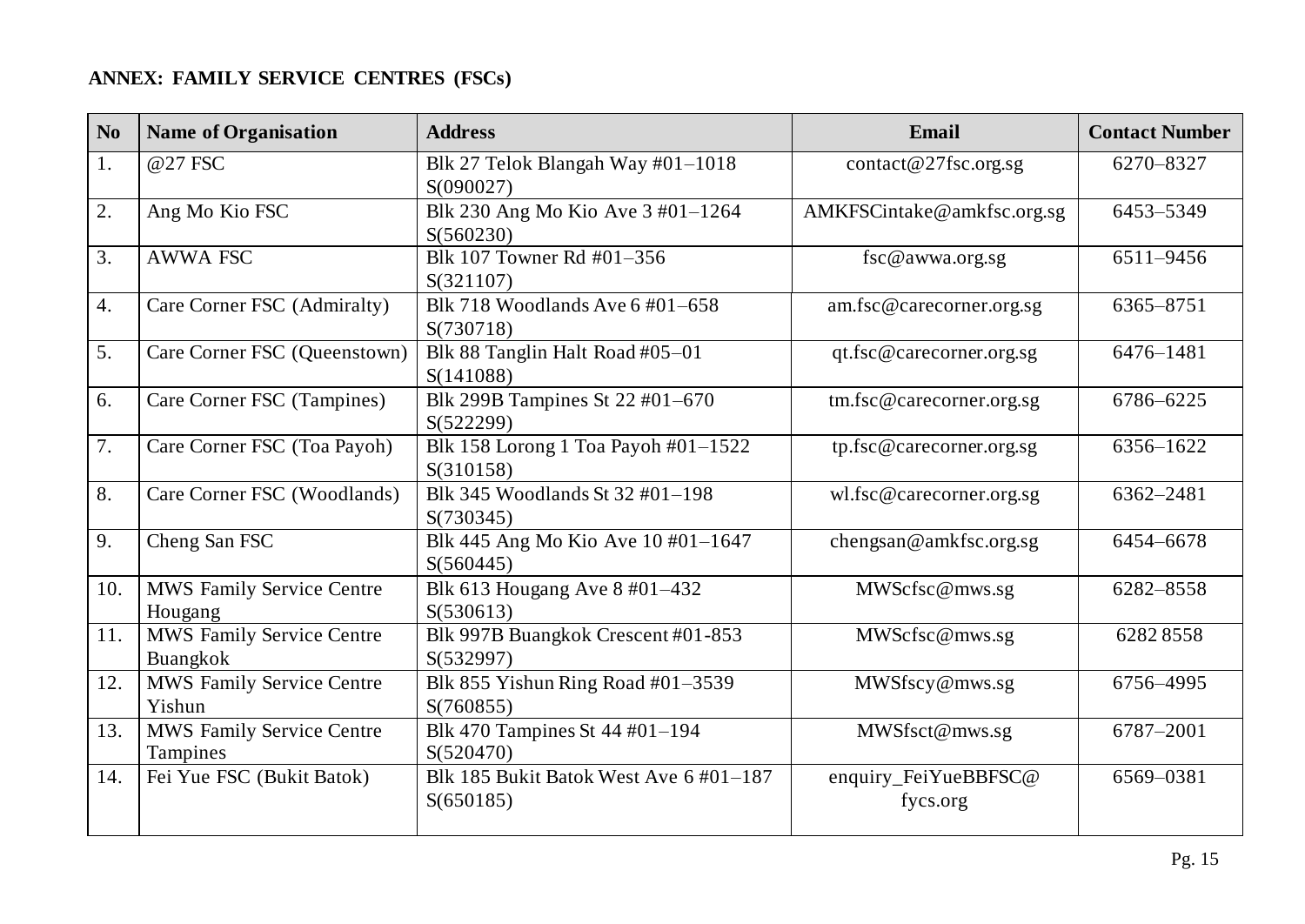| N <sub>0</sub> | <b>Name of Organisation</b>    | <b>Address</b>                        | Email                   | <b>Contact Number</b> |
|----------------|--------------------------------|---------------------------------------|-------------------------|-----------------------|
| 15.            | Fei Yue FSC (Champions Way)    | Blk 569B Champions Way #01-380        | enquiry_FeiYueCWFSC@    | 6690-1000             |
|                |                                | S(732569)                             | fycs.org                |                       |
| 16.            | Fei Yue FSC (Choa Chu Kang)    | Blk 280 Choa Chu Kang Ave 3 #01-360   | enquiry_FeiYueCCKFSC@   | 6762-5215             |
|                |                                | S(680280)                             | fycs.org                |                       |
| 17.            | Fei Yue FSC (Yew Tee)          | Blk 604 Choa Chu Kang St 62 #01-53    | enquiry_FeiYueYTFSC@    | 6416-2162             |
|                |                                | S(680604)                             | fycs.org                |                       |
| 18.            | Fei Yue Family Services at     | 301A Corporation Drive                | enquiry_FeiYueTJFST@    | 6267-2900             |
|                | SSO@Taman Jurong               | S(619773)                             | fycs.org                |                       |
| 19.            | Hougang Sheng Hong FSC         | Blk 237 Hougang Street 21 #01-406     | $fsc@$ shenghong.org.sg | 6289-5022             |
|                |                                | S(530237)                             |                         |                       |
| 20.            | Kampong Kapor FSC              | Blk 2 Kitchener Road #03-89           | kkfsc@kkcs.org.sg       | 6299-7662             |
|                |                                | S(200002)                             |                         |                       |
| 21.            | Kreta Ayer Family Services at  | 28A Kreta Ayer Road #01-03 Kreta Ayer | contact@kafs.org.sg     | 6325-4753             |
|                | SSO@Kreta Ayer                 | Community Club S(088995)              |                         |                       |
| 22.            | Lakeside Family Centre (Jurong | Blk 302 Jurong East St 32 #01-22      | lfsje@lakeside.org.sg   | 6564-9722             |
|                | East)                          | S(600302)                             |                         |                       |
| 23.            | Lakeside Family Centre (Jurong | Blk 516 Jurong West St 52 #01-73      | lfsjw@lakeside.org.sg   | 6567-1908             |
|                | West)                          | S(640516)                             |                         |                       |
| 24.            | Marine Parade FSC              | Blk 53 Marine Terrace #01-227         | contact@mpfsc.org.sg    | 6445-0100             |
|                |                                | S(440053)                             |                         |                       |
| 25.            | Pasir Ris FSC                  | Blk 256 Pasir Ris Street 21 #01-289   | prfsc@goodnews.org.sg   | 6581-2159             |
|                |                                | S(510256)                             |                         |                       |
| 26.            | PPIS FSC (East)                | 1 Engku Aman Road #03-01, Wisma       | fsceast@ppis.sg         | 6950-3503             |
|                |                                | Geylang Serai S(408528)               |                         |                       |
| 27.            | PPIS FSC (West)                | Blk 301 Bukit Batok St 31 #01-01      | fscwest@ppis.sg         | 6561-3462             |
|                |                                | S(650301)                             |                         |                       |
| 28.            | Punggol FSC                    | Blk 616 Punggol Drive $#01-01$        | punggol@amkfsc.org.sg   | 6435-5323             |
|                |                                | S(820616)                             |                         |                       |
| 29.            | <b>REACH FSC_Bishan</b>        | Blk 187 Bishan St 13 #01-475          | family@reach.org.sg     | 6252-2566             |
|                |                                | S(570187)                             |                         |                       |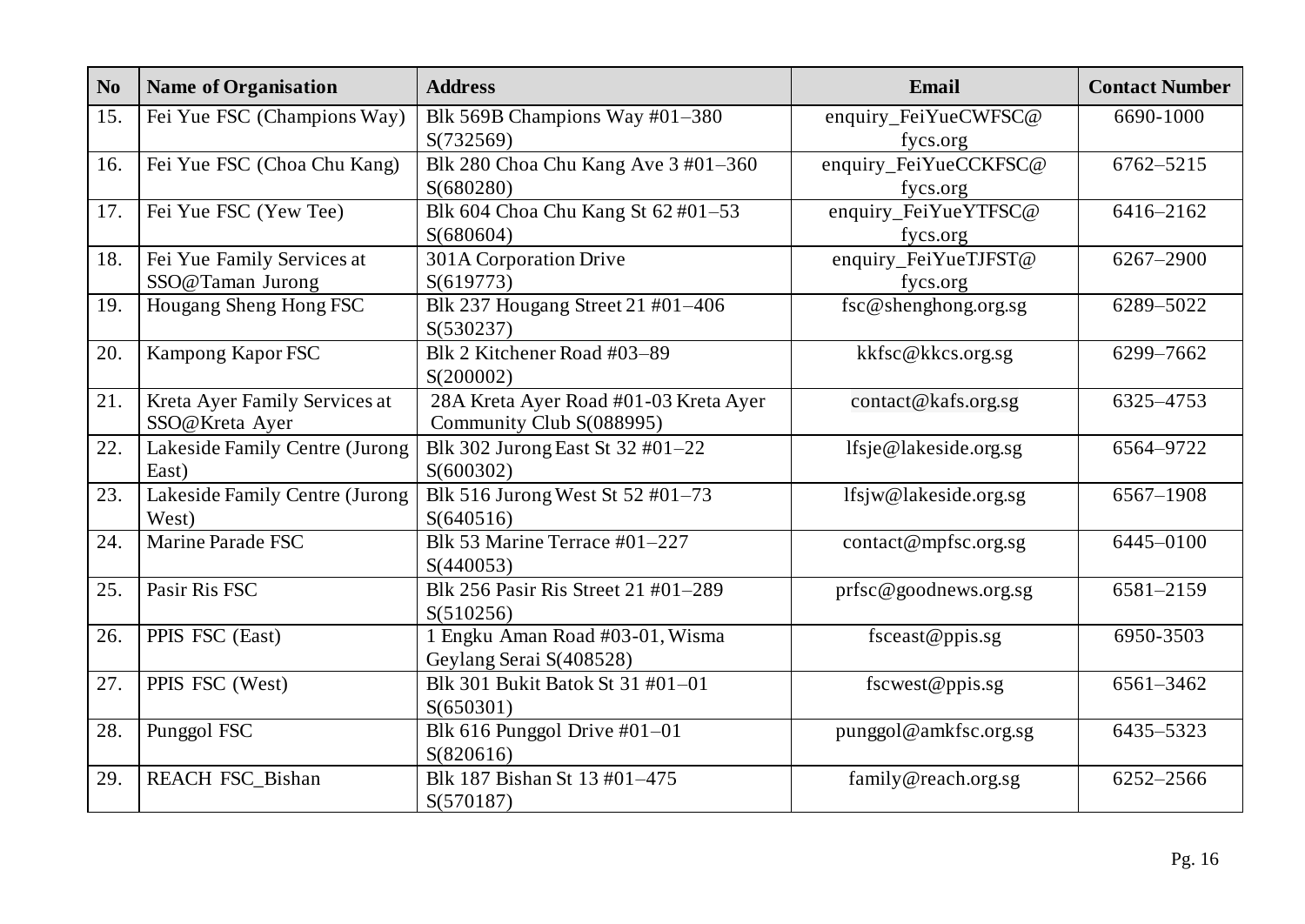| N <sub>o</sub> | <b>Name of Organisation</b>                  | <b>Address</b>                                          | Email                                | <b>Contact Number</b> |
|----------------|----------------------------------------------|---------------------------------------------------------|--------------------------------------|-----------------------|
| 30.            | <b>REACH FSC_Sin Ming</b>                    | Block 409 Sin Ming Avenue #01-01<br>Singapore 570409    | family@reach.org.sg                  | 62522566              |
| 31.            | <b>Rotary FSC</b>                            | Blk 346 Clementi Ave 5 #01-10/32<br>S(120346)           | enquiry@frcsfsc.sg                   | 6779-9488             |
| 32.            | Sembawang FSC                                | Blk 326 Sembawang Crescent #01-52<br>S(750326)          | admin@sfsc.org.sg                    | 6754-7050             |
| 33.            | Sengkang FSC                                 | Blk 223D Compassvale Walk #01-673<br>S(544223)          | sengkang@amkfsc.org.sg               | 6312-8100             |
| 34.            | Serangoon Moral FSC                          | Blk 238 Serangoon Ave 2 #01-47<br>S(550238)             | contact@smfsc.org.sg                 | 6284-7123             |
| 35.            | <b>SINDA FSC</b>                             | 1 Beatty Road<br>S(209943)                              | queries@sinda.org.sg                 | 1800-295 3333         |
| 36.            | Singapore Children's Society<br>FSC (Yishun) | Blk 107 Yishun Ring Road #01-233<br>S(760107)           | yishunfsc@childrensociety.<br>org.sg | 6753-7331             |
| 37.            | The SBL Vision FSC                           | Blk 945 Tampines Ave 4 #01-328<br>S(520945)             | sbl@sblvisionfsc.org.sg              | 6544-2263             |
| 38.            | South Central Community FSC                  | Blk 5 Delta Avenue #01-09<br>S(160005)                  | hello@sccfsc.org.sg                  | 6461-9200             |
| 39.            | THK FSC @ Bedok North                        | Blk 554 Bedok North Street 3 #01-241<br>S(460554)       | bnfsc@thkmc.org.sg                   | 6449-1440             |
| 40.            | THK FSC @ Bukit Panjang                      | Blk 139 Petir Road #01-448<br>S(670139)                 | bpfsc@thkmc.org.sg                   | $6767 - 1740$         |
| 41.            | THK FSC @ Jurong                             | Blk 183B Boon Lay Ave #01-716<br>S(642183)              | jurongfsc@thkmc.org.sg               | 6716-9466             |
| 42.            | THK FSC @ MacPherson                         | Blk 91 Paya Lebar Way #01-3023<br>S(370091)             | macfsc@thkmc.org.sg                  | 6741-4255             |
| 43.            | THK FSC @ Tanjong Pagar                      | Blk 18 Jalan Membina #04-01<br>S(164018)                | tpfsc@thkmc.org.sg                   | 6270-6711             |
| 44.            | TRANS FSC (Bedok)                            | Blk 411 Bedok North Ave $2\text{ }#01-106$<br>S(460411) | transbd@trans.org.sg                 | 6449-0762             |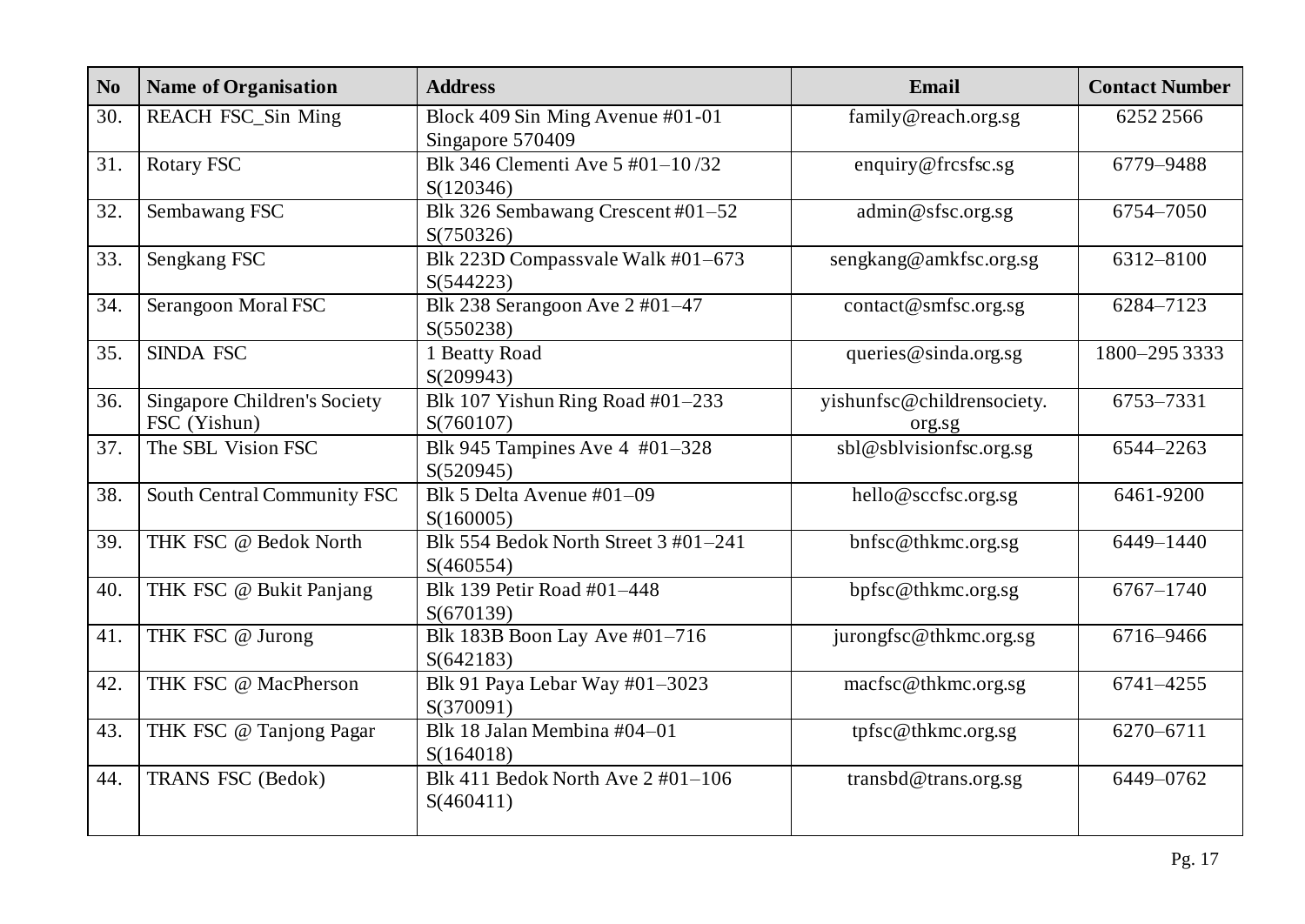| N <sub>0</sub> | <b>Name of Organisation</b>        | <b>Address</b>                                                                  | Email                 | <b>Contact Number</b> |
|----------------|------------------------------------|---------------------------------------------------------------------------------|-----------------------|-----------------------|
| 45.            | <b>TRANS FSC (Bedok Reservoir)</b> | Blk 133 Bedok Reservoir Road #01-1205<br>S(470133)                              | transbr@trans.org.sg  | 6747-3202             |
| 46.            | <b>TRANS FSC (Bukit Timah)</b>     | Blk 1 Toh Yi Drive $\#01-143$<br>S(591501)                                      | transbt@trans.org.sg  | 6466-2287             |
| 47.            | Viriya FSC                         | Blk 142 Potong Pasir Ave $3\text{ #}01-224$<br>S(350142)                        | contact@viriya.org.sg | 6285-8033             |
| 48.            | Whampoa FSC                        | Blk 78A Lorong Limau, Whampoa Dew,<br>$\text{\#}01\text{-}01\ \text{S}(321078)$ | wfsc@kks.org.sg       | 6326-0300             |
| 49.            | Whispering Hearts FSC              | Blk 646 Jurong West St 61 #01-142<br>S(640646)                                  | whfsc@viriya.org.sg   | 6795-1008             |

### **ANNEX: SELF–HELP GROUPS**

| N <sub>o</sub>   | <b>Name of Organisation</b>                                                               | <b>Address</b>                                   | Email                     | <b>Contact Number</b> |
|------------------|-------------------------------------------------------------------------------------------|--------------------------------------------------|---------------------------|-----------------------|
| 1.               | <b>Association of Muslim</b><br>Professionals                                             | 1 Pasir Ris Drive $4\text{ }#05-11$<br>S(519457) | corporte @ amp.org.sg     | 6416-3966             |
| 2.               | <b>Chinese Development</b><br><b>Assistance Council</b>                                   | 65 Tanjong Katong Road<br>S(436957)              | enquiry@cdac.org.sg       | 6841-4889             |
| 3.               | SINDA (Singapore Indian<br>Development Association)                                       | 1 Beatty Road<br>S(209943)                       | queries $@$ sinda.org.sg  | 1800-295 3333         |
| $\overline{4}$ . | The Eurasian Association,<br>Singapore                                                    | 139 Ceylon Road<br>S(429744)                     | secretariat@eurasians.org | $6447 - 1578$         |
| 5.               | Yayasan Mendaki (Council for<br>the Development of Singapore<br><b>Muslim Community</b> ) | 51 Kee Sun Avenue<br>S(457056)                   | mendaki@mendaki.org.sg    | 6245–5555             |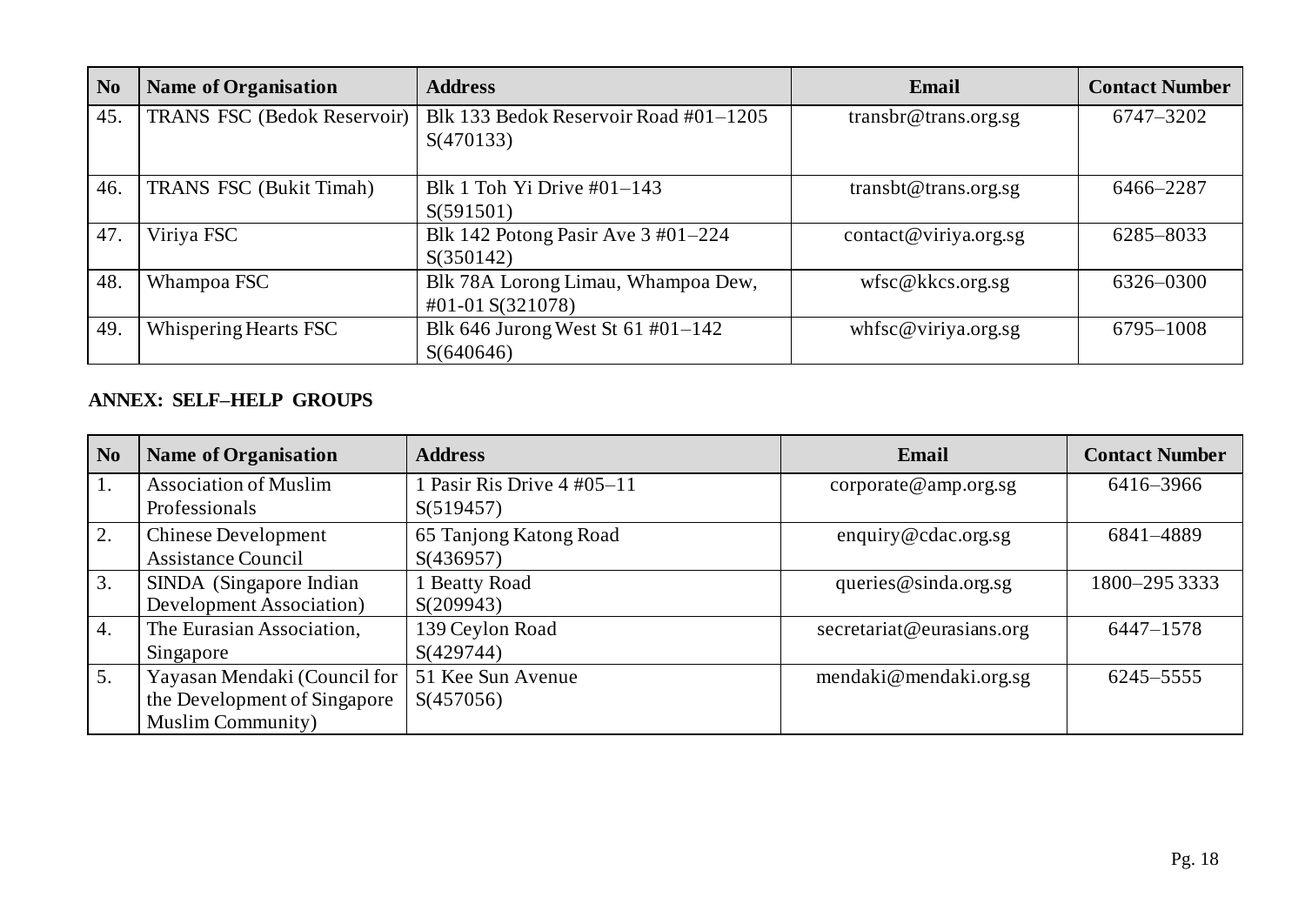## **ANNEX: SOCIAL SERVICE OFFICES (SSOs)**

| N <sub>0</sub> | <b>Name of Organisation</b>           | <b>Address</b>                                                                                        |
|----------------|---------------------------------------|-------------------------------------------------------------------------------------------------------|
| 1.             | Social Service Office @ Ang Mo Kio    | 6A Ang Mo Kio Street 53 Ang Mo Kio 3G Centre<br>S(569208)                                             |
| 2.             | Social Service Office @ Bedok         | 21 Bedok North St 1 #01-02<br>S(469659)                                                               |
| 3.             | Social Service Office @ Boon Lay      | 189 Boon Lay Drive #01-254<br>S(640189)                                                               |
| 4.             | Social Service Office @ Bukit Batok   | 369 Bukit Batok Street 31 #01-505<br>S(650369)                                                        |
| 5.             | Social Service Office @ Bukit Merah   | 3779 Jalan Bukit Merah #01-01 Bukit Merah Community Hub<br>S(159462)                                  |
| 6.             | Social Service Office @ Bukit Panjang | 232 Pending Road #01-29<br>S(670232)                                                                  |
| 7.             | Social Service Office @ Chua Chu Kang | 8A Teck Whye Lane<br>S(681008)                                                                        |
| 8.             | Social Service Office @ Clementi      | 358 Clementi Avenue 2 #01-285<br>S(120358)                                                            |
| 9.             | Social Service Office @ Geylang Serai | 10 Eunos Road 8 #12–02 Singapore Post Centre (Please use the North Lobby)<br>S(408600)                |
| 10.            | Social Service Office @ Hougang       | 662 Hougang Avenue 4 #01-413<br>S(530662)                                                             |
| 11.            | Social Service Office @ Jalan Besar   | 69 Jellicoe Road #01-03<br>S(208737)                                                                  |
| 12.            | Social Service Office @ Jurong East   | 80 Jurong East Street 21 #01-07 Devan Nair Institute for Employment and<br>Employability<br>S(609607) |
| 13.            | Social Service Office @ Kreta Ayer    | 28A Kreta Ayer Road #01-03 Kreta Ayer Community Club<br>S(088995)                                     |